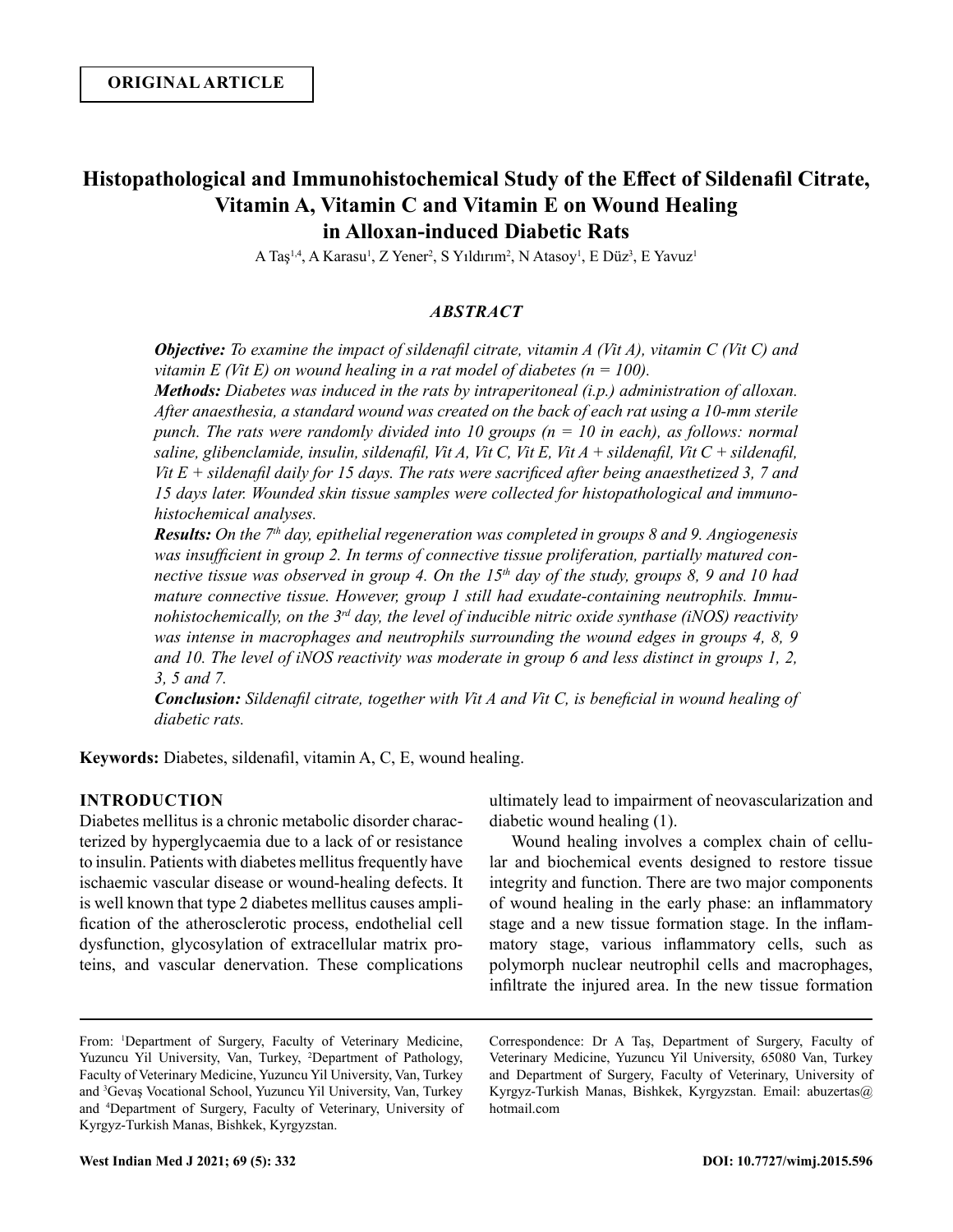stage, fibroplasia begins with the formation of granulation tissue within the wound space (2).

Sildenafil is a phosphodiesterase-5 inhibitor usually used in the treatment of erectile dysfunction, as it enhances vasodilatation and increases tissue blood flow by relaxing the smooth muscle in the vessels; it also inhibits platelet aggregation and improves microcirculation (3). Sildenafil stimulates the release of nitric oxide (NO) at cellular and endovascular levels, and this relaxes the arterial walls and increases blood flow. The upregulation of NO has a positive influence on multiple aspects of wound healing, including angiogenesis, inflammation, endothelial and epithelial cell proliferation, matrix deposition and remodelling (4).

The purpose of this study was to histopathologically and immunohistochemically investigate the effect of sildenafil citrate, vitamin A (Vit A), vitamin C (Vit C) and vitamin E (Vit E) on wound healing in alloxaninduced diabetic rats.

# **MATERIALS AND METHODS**

All the experiments in this study were performed in accordance with the guidelines for animal research of the National Institutes of Health and were approved by the Committee on Animal Research at Yuzuncu Yil University, Van, Turkey.

# **Chemicals**

Alloxan monohydrate (Sigma Aldrich, St. Louis, MO, USA; stored at 4°C), glibenclamide (Nobel, İstanbul, Turkey), normal saline (Adeka, Istanbul, Turkey), insulin (Novo Nordisk, Denmark, France), sildenafil (Pfizer, Istanbul, Turkey), Vit A (AksuFarma, Istanbul, Turkey), Vit C (Bayer, Istanbul, Turkey), and Vit E (AksuFarma, Istanbul, Turkey) were used in this study.

## **Animals**

A total of 100 adult male and female Swiss albino rats, weighing approximately 200–300 g, were used in this experimental study. The laboratory animals were supplied by Atatürk University Laboratory Animals Unit, Erzurum, Turkey. They were accommodated in standard cages, and food and water were provided *ad libitum*. The animals were housed in a room at a temperature of  $22 \pm 2$ °C, with 12 hours of darkness and 12 hours of light. The animals were not fed for 18 hours before each treatment. Before starting the study, the approval of the Ethics Council of Yuzuncu Yil University Medical Faculty was obtained.

## **Alloxan-induced diabetes**

Hyperglycaemia was induced by an intraperitoneal (i p) injection on three consecutive days of alloxan monohydrate (120 mg/kg), which was dissolved in distilled water (5%). Diabetes was confirmed 3 days after the last alloxan dose by determining the blood glucose concentration (day 6). Only animals with blood glucose levels over 250 mg/dL were used (5).

#### **Surgical procedure**

The rats were anaesthetized. Their backs were shaved and prepared with 10% antiseptic povidone-iodine solution (Batticon, Adeka, Istanbul, Turkey). A circular, full thickness, standard wound was created on the back of each rat using a 10-mm sterile punch.

# **Animal experiments**

The rats were randomly divided into 10 equal groups  $(n = 10$  in each): group 1: control group, normal saline (1 ml/day i.p.); group 2: glibenclamide (0.5 mg/kg/day orally); group 3: insulin (0.5 IU/kg/day i.p.); group 4: sildenafil (0.5 mg/kg/day i.p.); group 5: Vit A (4000 IU/kg/day orally); group 6: Vit C (100 mg/kg/day i.p.); group 7: Vit E (100 mg/kg/day i.p.); group 8: Vit A (4000 IU/kg/day orally) + sildenafil  $(0.5 \text{ mg/kg/day i.p.})$ ; group 9: vitamin C (100 mg/kg/day i.p.) + sildenafil (0.5 mg/kg/day i.p.); group 10: Vit E (100 mg/kg/day i.p.) + sildenafil (0.5 mg/kg/day i p).

The wounds were clinically observed in all groups every day. Three, 7 and 15 days later, the rats were sacrificed after being anaesthetized.

#### **Histopathological examination**

Wounded skin tissue samples were collected after sacrificing the rats for histopathological examination purposes. The tissue samples were fixed in 10% neutralbuffered formalin solution, embedded in paraffin wax, cut into 5-µm-thick sections, and stained with haematoxylin and eosin stain for examination by light microscopy.

#### **Immunohistochemical examination**

Immunohistochemical staining for inducible nitric oxide synthase (iNOS) was performed using the avidin-biotin immunoperoxidase complex method (Universal LSAB 2 kit, DAKO, CA, USA). As primary antibody, anti-human monoclonal mouse anti-serum (Thermo Scientific, Waltham, MA, USA; 1:100) was used. All the tissue sections were deparaffinized in xylene and rehydrated in graded alcohol. Endogenous peroxidase was blocked by immersing the sections in 0.3% hydrogen peroxide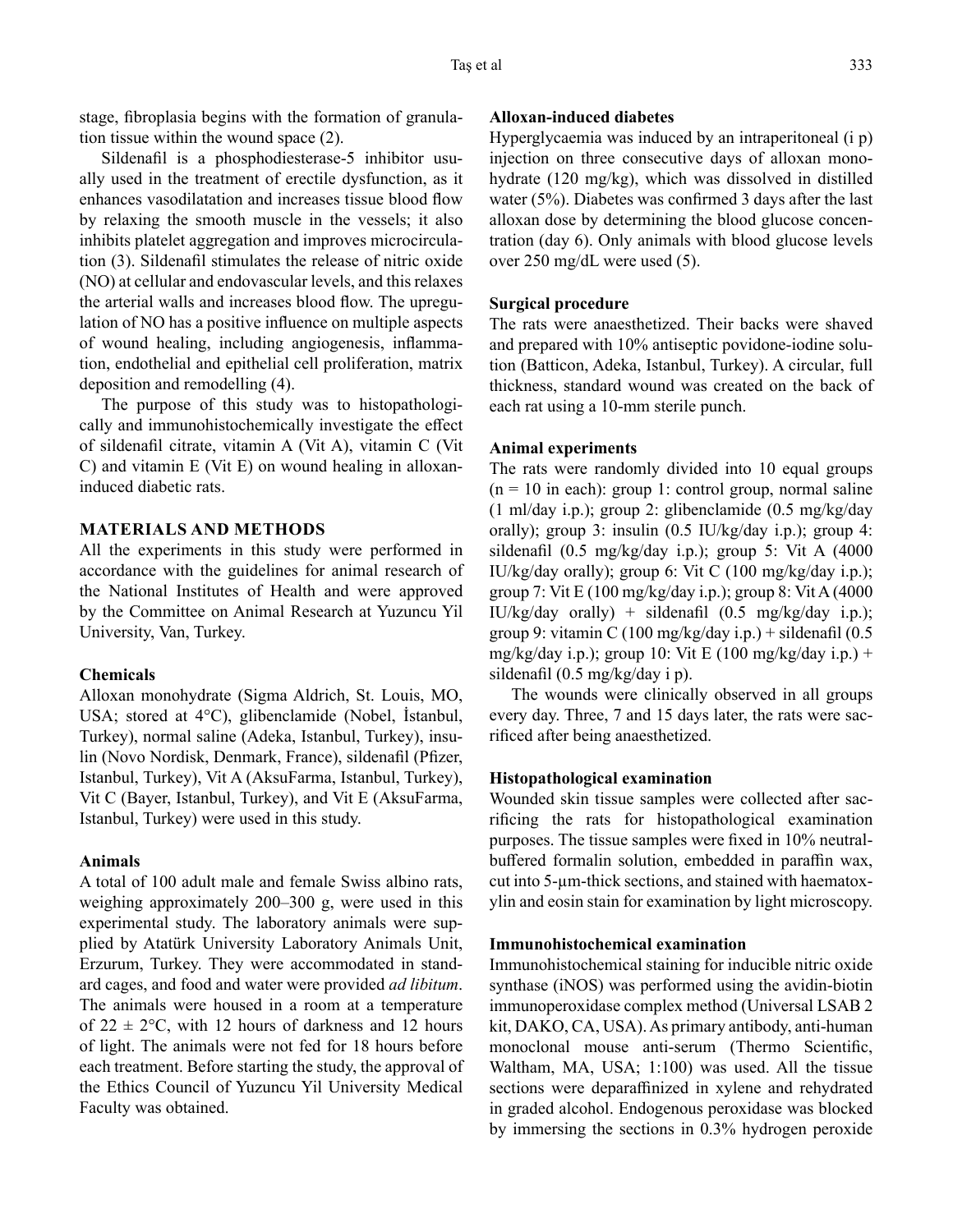in absolute methanol for 30 minutes. The sections were washed with phosphate-buffered solution (PBS) and pre-treated for 5 minutes with a protein blocker. All the sections were then washed with PBS and incubated for 2 hours at room temperature with the primary antibody. After washing with PBS, the sections were incubated for 20 minutes with biotinylated goat anti-rabbit antibodies at room temperature. After another PBS rinse, the sections were treated with streptavidin–horseradish peroxidase complex for 20 minutes. After washing in PBS, aminoethyl carbazole was used as a chromogen and Mayer's haematoxylin was used for counterstaining. Non-immunized mouse or rabbit serum was used as a negative control (6).

# **RESULTS**

## **Histopathological findings**

Similar wound healing was observed among the groups of rats that were sacrificed on the  $3<sup>rd</sup>$  day of the study. Almost all the groups had a mass on top of wound sites that consisted of various amounts of necrotic exudate. Underneath necrotic exudate, a mass consisting of macrophages, microphages, erythrocytes and plasmatic exudate was observed. In the lower sections, active connective tissue proliferation and new capillary proliferation were observed. On the  $3<sup>rd</sup>$  day of the study, angiogenesis and inflammatory cells were more distinct in groups 4, 8, 9 and 10 than in the other groups (1, 2, 3, 5, 6 and 7).

On the  $7<sup>th</sup>$  day of the study, epithelial regeneration was completed in groups 8 and 9 (Fig. 1H, 1J). Epithelial regeneration was normal in groups 4, 5, 6, 7 and 10 (Fig. 1D–1G, 1K) and had just started in groups 1, 2, 3 and 7 (Fig. 1A–1C). Angiogenesis was insufficient in group 1 (Fig. 1A). Angiogenesis was sufficient in groups 2, 3, 5, 6 and 7 (Fig. 1B–1G), but it was more marked in groups 4, 8, 9 and 10 (Fig. 1D, 1H, 1J, 1K). In terms of connective tissue proliferation, partially matured connective tissue was observed in groups 4 and 9 (Fig. 1D, 1J), and slack connective tissue was widespread in the other groups (Fig. 1A–H, 1K). Connective collagen-rich tissue was observed in group 9 (Fig. 1J). Inflamed cells were observed in group 1 (Fig. 1A). A small amount of neutrophils was observed in group 7 (Fig. 1G), and lymphoplasmocytic and isolated neutrophils were observed in groups 2, 3, 5, 6 and 10 (Fig. 1B, 1C, 1E, 1F, 1K). Only mononuclear cells were observed in groups 4, 8 and 9 (Fig. 1D, 1H, 1J). Necrotic exudate containing a small amount of neutrophils was observed in group 3,



Fig. 1: Histopathological findings of wound healing in dermis and epidermis in rats sacrificed on the  $7<sup>th</sup>$  day of the study (A) Group 1 (control group) H&E, ×200 µm. (B) Group 2 (glibenclamide) H&E, ×200 µm. (C) Group 3 (insulin) H&E, ×200 µm. (D) Group 4 (sildenafil) H&E, ×200 µm. (E) Group 5 (vitamin A) H&E, ×200 µm. (F) Group 6 (vitamin C) H&E, ×200 µm. (G) Group 7 (vitamin E) H&E, ×200  $\mu$ m. (H) Group 8 (vitamin A + sildenafil) H&E,  $\times$ 200  $\mu$ m. (J) Group 9 (vitamin C + sildenafil) H&E, ×200 µm. (K) Group 10 (vitamin E  $+$  sildenafil) H&E,  $\times$ 200 µm.

and necrotic exudate containing neutrophils and macrophage was observed in group 7 (Fig. 1C, 1G).

On the  $15<sup>th</sup>$  day of the study, epithelial regeneration was completed in groups 4, 8, 9 and 10 (Fig. 2D, 2H, 2J, 2K), and it was at an advanced level in groups 2, 3, 5, 6 and 7 (Fig. 2B–2G). On the other hand, epithelial regeneration was not observed at all in group 1 (Fig. 2A). The level of angiogenesis and inflammatory cells were similar to those observed on the 7<sup>th</sup> day. Connective tissue proliferation, in the form of slack connective tissue, was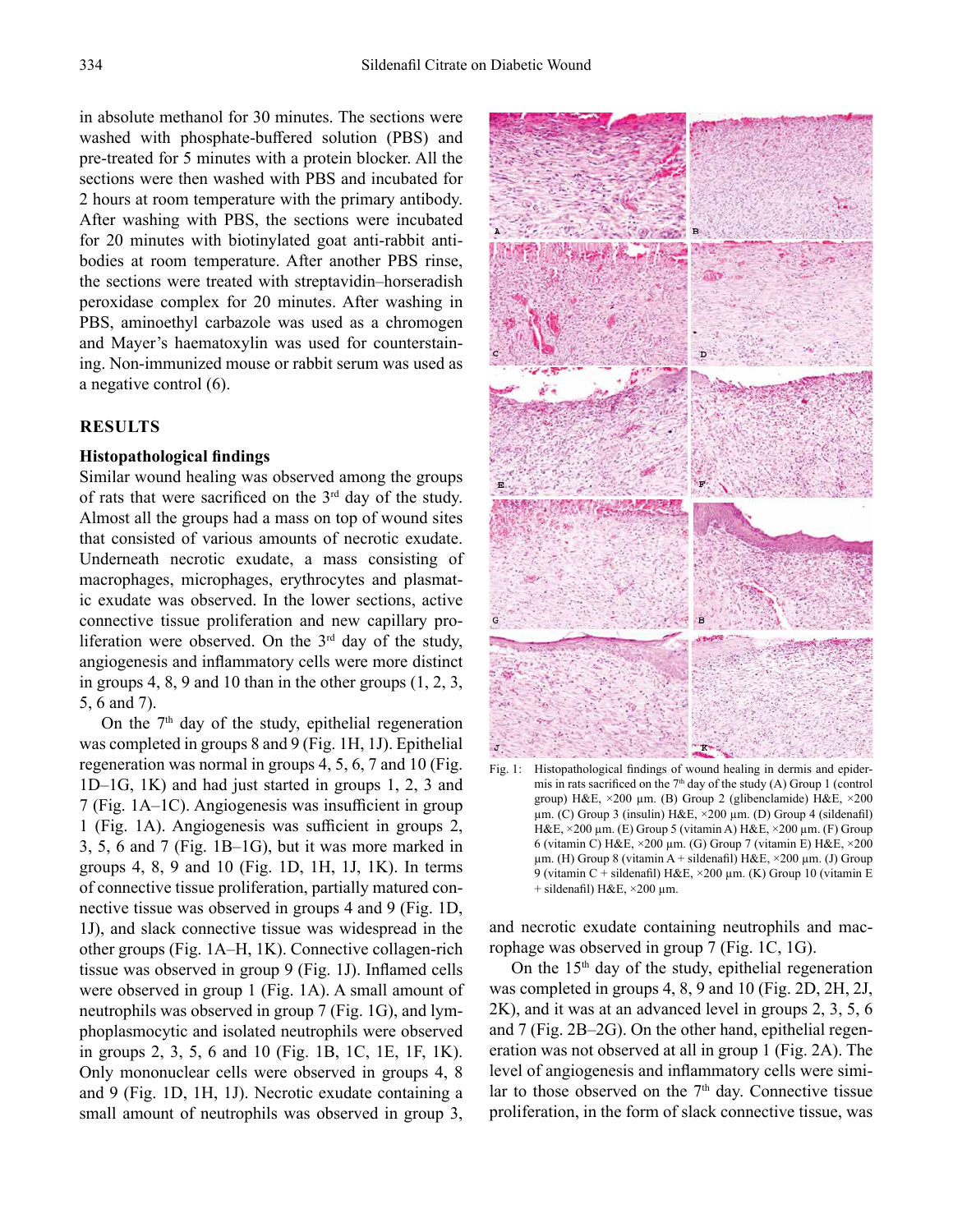apparent in groups 1, 2, 3 and 5 (Fig. 2A–2E). Groups 6 and 7 had both slack and firm connective tissue (Fig. 2F, 2G). Partially mature connective tissue was present in group 4 (Fig. 2D), and mature connective tissue was present in groups 8, 9 and 10 (Fig. 2G, 2H). However, the maturity of the connective tissue in group 9 was more marked (Fig. 2H). On the  $15<sup>th</sup>$  day of the study, group 1 still had exudate-containing neutrophils (Fig. 2A).



Fig. 2: Histopathological findings of wound healing in dermis and epidermis in rats sacrificed on the  $15<sup>th</sup>$  day of the study (A) Group 1 (control group) H&E, ×200 µm. (B) Group 2 (glibenclamide) H&E, ×200 µm. (C) Group 3 (insulin). H&E, ×200 µm. (D) Group 4 (sildenafil) H&E, ×200 µm. (E) Group 5 (vitamin A) H&E, ×200 µm. (F) Group 6 (vitamin C) H&E,  $\times$ 200 µm. (G) Group 7 (vitamin E) H&E,  $\times$ 200  $\mu$ m. (H) Group 8 (vitamin A + sildenafil) H&E,  $\times$ 200  $\mu$ m. (J) Group 9 (vitamin C + sildenafil) H&E, ×200 µm. (K) Group 10 (vitamin E  $+$  sildenafil) H&E,  $\times$ 200 µm.

# **Immunohistochemical findings**

On the  $3<sup>rd</sup>$  day, in groups 4, 8, 9 and 10, the iNOS reactivity of macrophages was intense, and neutrophils surrounded the wound edges (Fig. 3D, 3H, 3J, 3K). The level of iNOS reactivity was moderate in group 6, but less distinct in groups 1, 2, 3, 5 and 7 (Fig. 3A–E, 3G). On the  $7<sup>th</sup>$  day, iNOS reactivity was intensive in groups 1, 2 and 3 and moderate in groups 5, 6 and 7. It was slight in groups 4 and 10 and barely detectable in groups 8 and 9. The level of iNOS reactivity was significant in group 1, which showed complete epithelial regeneration on the 15<sup>th</sup> day, but it was insignificant in the other groups.

## **DISCUSSION**

In the present study, on the  $3<sup>rd</sup>$  day of wound healing, inflammatory cells were evident in the wound areas of all the groups (Fig. 1A). On the  $7<sup>th</sup>$  and  $15<sup>th</sup>$  days, the infiltration of inflammatory cells continued in groups 2, 3, 6, 7 and 10; see Fig. 1A, 1C, 1F, 1G, 1K and Fig. 2A, 2C, 2E, 2F, 2G, 2K. On the  $7<sup>th</sup>$  day of wound healing, inflammatory cell infiltration was not observed in groups 4, 5, 8 and 9 (Fig. 1D, 1E, 1H, 1J).

In a rat model of diabetes, the infiltration of inflammatory phase cells to the wound area was delayed compared to that of a control group, and the migration of these cells from the wound area was also delayed (7). Another experimental study revealed that the number of inflammatory cells in a diabetic wound-healing model was less than in a control group (8).

Angiogenesis plays an important part in feeding newly formed cells during wound healing and in cleaning debris during tissue formation conglomeration (9). Vit C (ascorbic acid) enhances the functions of neutrophils, in addition to collagen production (10–12). It also stimulates angiogenesis and has a strong antioxidant effect (10–12). In a study by Tas *et al* (13), on the  $7<sup>th</sup>$ day of open wound healing, sildenafil citrate markedly stimulated angiogenesis and on the  $15<sup>th</sup>$  day, widespread capillary veins filled with blood were present within granulation tissue in a dog model of wound healing. In the present study, angiogenesis was insufficient in group 1. It was more pronounced in the groups dosed with sildenafil citrate. The rate of angiogenesis was best in the groups treated with Vit A and Vit C and sildenafil combinations. As insufficient angiogenesis has a negative effect on wound healing in patients with diabetes, treatment with the aforementioned combinations may be beneficial.

Previous study showed that collagen synthesis was slow and decreased in diabetic models compared to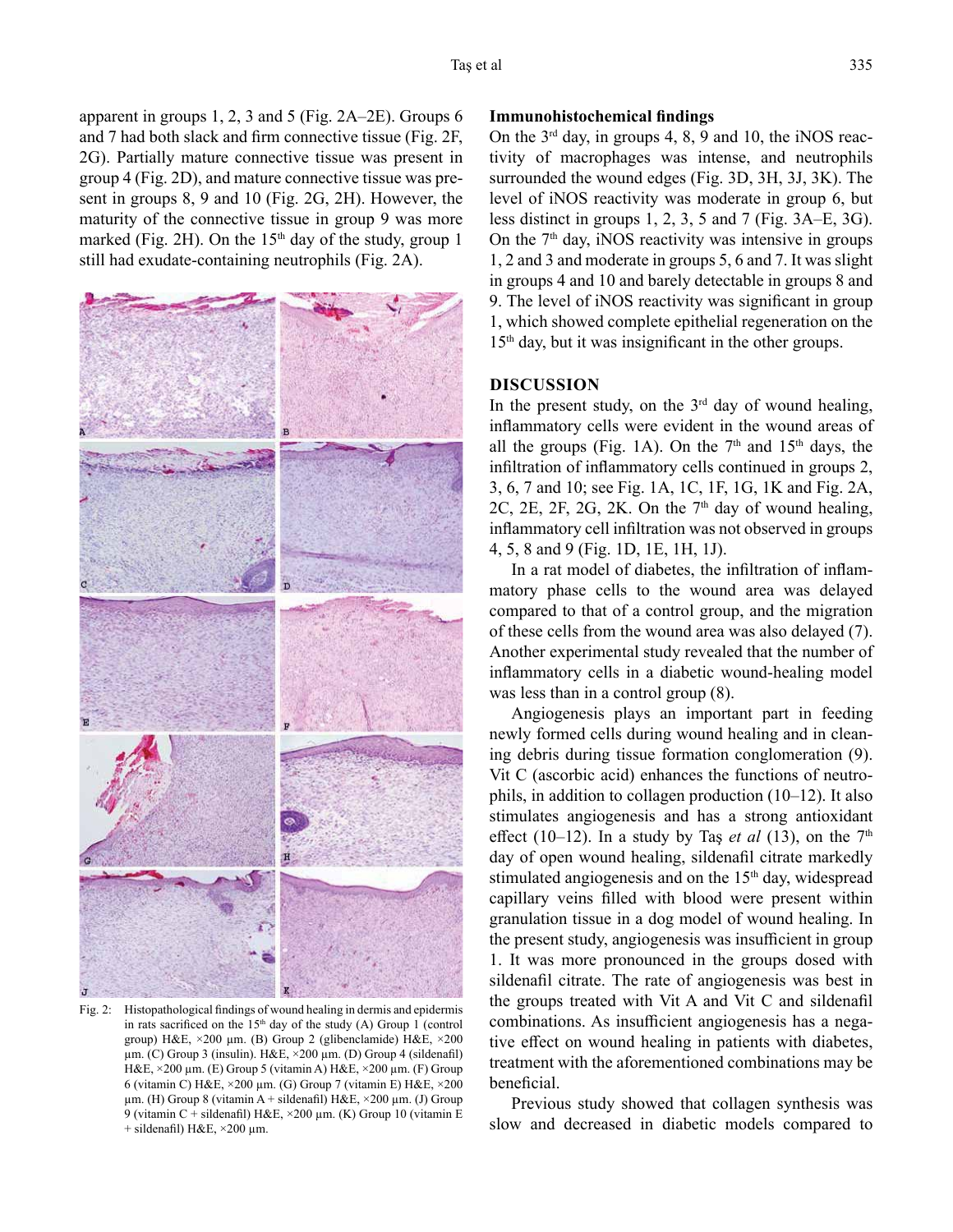

Fig. 3: Immunohistochemical findings of wound healing in dermis and epidermis in rats sacrificed on the 3rd day of the study (A) Group 1 (control group) H&E, ×200 µm. (B) Group 2 (glibenclamide) H&E,  $\times$ 200 µm. (C) Group 3 (insulin) H&E,  $\times$ 200 µm. (D) Group 4 (sildenafil) H&E, ×200 µm. (E) Group 5 (vitamin A) H&E, ×200 µm. (F) Group 6 (vitamin C)  $H \& E \times 200 \mu m$ . (G) Group 7 (vitamin E) H&E, ×200 µm. (H) Group 8 (vitamin A + sildenafil) H&E, ×200 µm. (J) Group 9 (vitamin C + sildenafil) H&E, ×200 µm. (K) Group 10 (vitamin E + sildenafil) H&E,  $\times$ 200 µm.

non-diabetic ones. Another study reported that collagen fibres were sparse in diabetic rats (8). One study concluded that healing in the duodenum and abdominal area of rats with experimental diabetes was low due to increased mechanical resistance and low collagen content (14). Collagen formation was delayed and irregular

in corneal wound healing in patients with diabetes (15). In the present study, the development of connective tissue in the control group was insufficient compared to that reported in the literature on both the  $7<sup>th</sup>$  and  $15<sup>th</sup>$  days of the study (8, 14, 15).

One study indicated that Vit E inhibited collagen synthesis when it was administered locally but that it had no effects other than enhancing the resistance of wounds against infections when it was used in parenteral form. On the other hand, Vit E reduced both the formation of connective tissue and epithelialization healing (16). With regard to the present study, the findings clearly revealed marked delays and decreases in both connective tissue proliferation and epithelial regeneration in the groups treated with Vit E.

A previous study of the impact of sildenafil citrate on wound healing in dogs reported that the formation of collagen was significantly greater than that of a control group on the  $7<sup>th</sup>$  day of the study (13). The same study reported that the formation of connective tissue, in addition to epithelialization, was complete on the  $15<sup>th</sup>$  day of the study. In the present study, the comparison of the histopathological findings of the 10 groups suggested that connective tissue proliferation and granulation tissue formation seemed to be best in the Vit C group.

Nitric oxide is an intracellular messenger molecule with important immune functions (17). It is produced by a group of isoenzymes collectively termed NOSs (18). To date, three distinct isoforms of NOS have been cloned: endothelial NOS, neuronal NOS and iNOS (17). Inducible NOS is expressed by neutrophils, the first effector cells, which migrate into the wound and predominate during the first 24 hours after injury (19). In a previous study, the expression of iNOS was strongest in the first 2 days post-wounding (20). In the present study, the level of iNOS was greatest in macrophages and neutrophils on the  $3<sup>rd</sup>$  day of wound healing, supporting the findings of the earlier study.

With the loss of the iNOS gene, fibroblasts synthesized much less collagen in response to 10% foetal bovine serum and NO plays a significant role in fibroblast collagen synthesis (21). In the present study, collagen synthesis was greatest in the groups where iNOS was intensively detected (groups 4, 8, 9 and 10), and it was highest in group 9.

The results of the present study revealed that neither glibenclamide nor insulin was able to eliminate the delay in the wound healing of diabetic animals. In addition, in this rat model of diabetes, the application of Vit E did not have a positive impact on wound healing, Vit A had